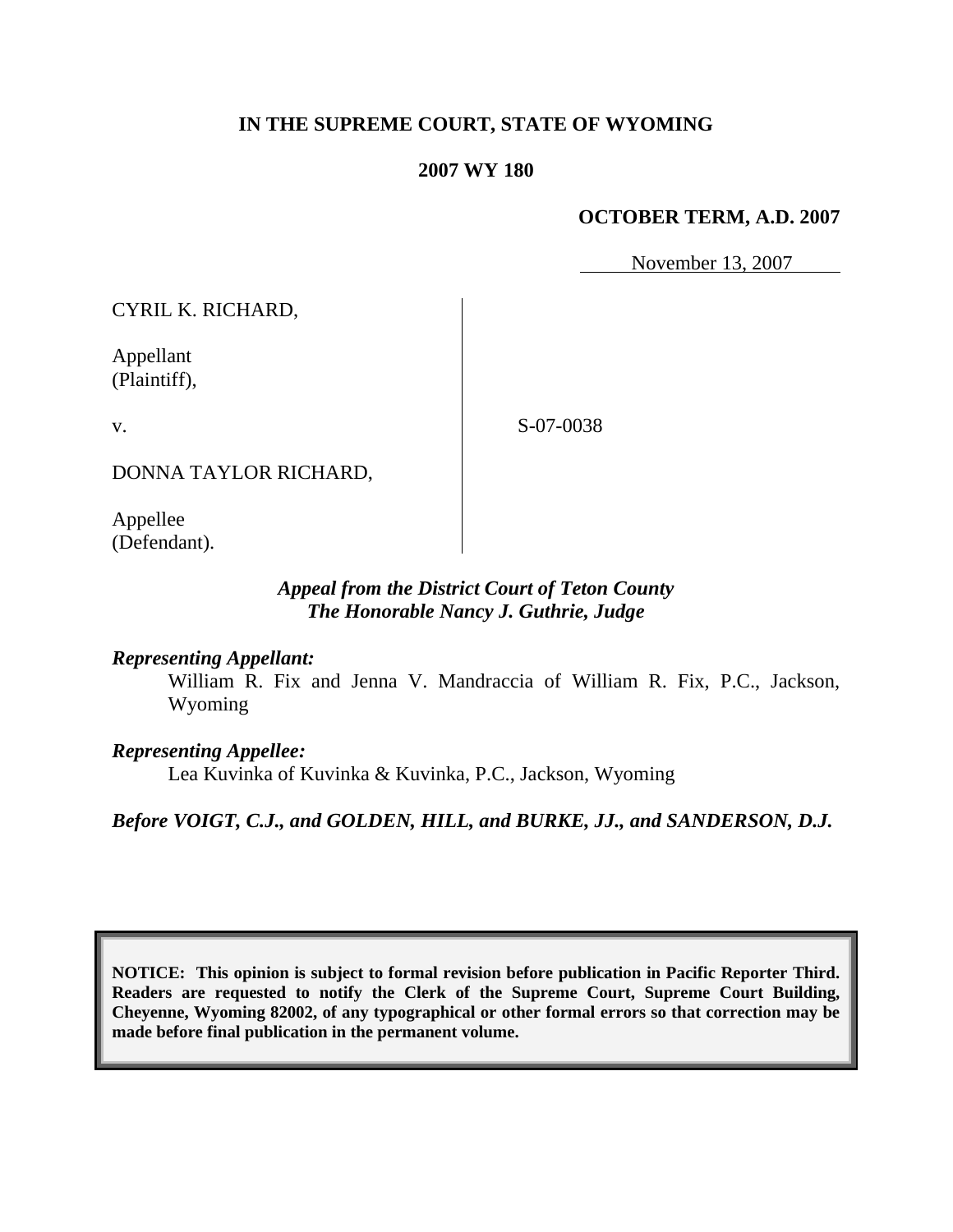#### **HILL, Justice.**

[¶1] Appellant, Cyril K. Richard (Husband), seeks review of an order of the district court that denied his motion for relief from the decree of divorce entered by the district court. That motion was filed pursuant to W.R.C.P.  $60(b)^1$  and Wyo. Stat. Ann § 1-16-401 (LexisNexis 2007).<sup>2</sup> Husband contended that Appellee, Donna Taylor Richard (Wife),

<sup>1</sup> W.R.C. P. 60(b) provides:

l

(b) *Other Reasons*. -- On motion, and upon such terms as are just, the court may relieve a party or a party's legal representative from a final judgment, order, or proceeding for the following reasons: (1) mistake, inadvertence, surprise, or excusable neglect; (2) newly discovered evidence which by due diligence could not have been discovered in time to move for a new trial under Rule 59(b); **(3) fraud (whether heretofore denominated intrinsic or extrinsic), misrepresentation, or other misconduct of an adverse party**; (4) the judgment is void; (5) the judgment has been satisfied, released, or discharged, or a prior judgment upon which it is based has been reversed or otherwise vacated, or it is no longer equitable that the judgment should have prospective application; or (6) any other reason justifying relief from the operation of the judgment. The motion shall be made within a reasonable time, and for reasons (1), (2), and (3) not more than one year after the judgment, order, or proceeding was entered or taken. A motion under this subdivision (b) does not affect the finality of a judgment or suspend its operation. This rule does not limit the power of a court to entertain an independent action to relieve a party from a judgment, order, or proceeding as provided by statute, or to grant relief to a party against whom a judgment or order has been rendered without other service than by publication as provided by statute. Writs of coram nobis, coram vobis, audita querela, and bills of review and bills in the nature of a bill of review, are abolished, and the procedure for obtaining any relief from a judgment shall be by motion as prescribed in these rules or by an independent action. [Emphasis added.]

#### 2 **§ 1-16-401. Authority of court; grounds.**

(a) A district court may vacate or modify its own judgment or order after the term at which it was made:

(i) By granting a new trial when the grounds for a new trial could not with reasonable diligence have been discovered before, but are discovered after the original motion for a new trial has been passed upon by the district court;

(ii) By a new trial granted in proceedings against defendants constructively summoned;

(iii) For mistake, neglect or omission of the clerk or irregularity in obtaining a judgment or order;

**(iv) For fraud practiced by the successful party in obtaining a judgment or order**;

(v) For erroneous proceedings against a minor or person of unsound mind, when the condition of the defendant does not appear in the record nor the error in the proceedings;

(vi) For the death of the parties before judgment in the action;

(vii) For unavoidable casualty or misfortune preventing the party from prosecuting or defending;

(viii) For errors in a judgment shown by a minor within twelve (12) months after arriving at the age of majority;

(ix) For taking judgments upon warrants of attorney for more than was due the plaintiff, when the defendant was not summoned or otherwise legally notified of the time and place of taking the judgment;

(x) When the judgment or order was obtained in whole or in a material part by false testimony on the part of the successful party or any witness in his behalf which ordinary prudence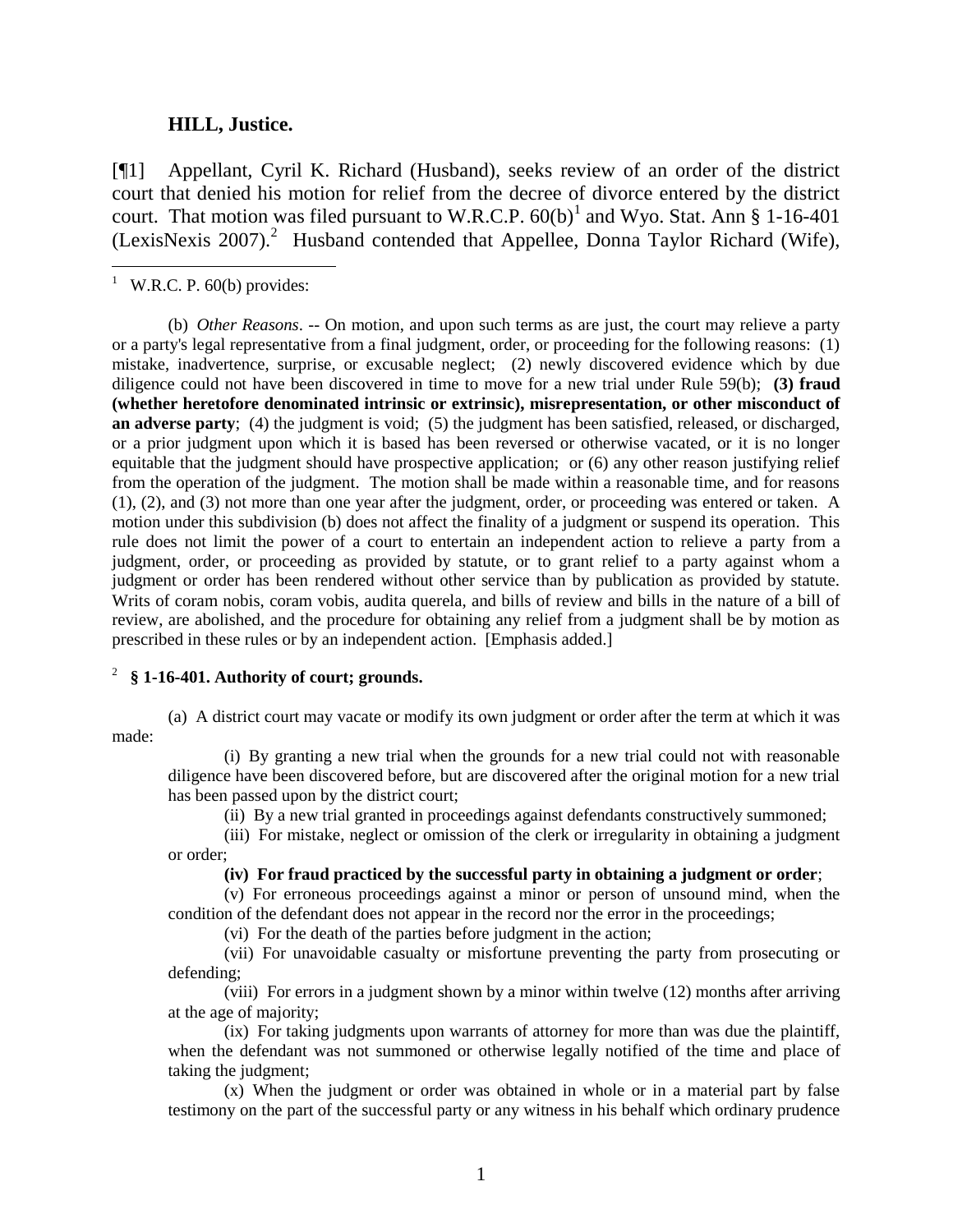"intentionally and negligently misrepresented to [Husband] material facts that inherently effected [sic] [Husband's] rights to a fair distribution of the parties' property, assets, debts, and liabilities, namely the above-referenced misrepresentations in relation to Jackson Hole Athletic Club." Husband also contends that the district court erred in denying his motion for a continuance of the hearing on his Rule 60(b) motion. We will affirm.

#### **ISSUES**

[¶2] Husband articulates this issue:

I. Whether the lower Court's Order Denying [Husband's] W.R.C.P. 60(b) Motion for Relief was proper and in accordance with established law.

Wife more accurately captures the contentions argued in Husband's brief:

1. Did the District Court abuse its discretion when it denied the Husband's Motion to Vacate and Reset Hearing?

2. Did the District Court err in denying Husband's Rule 60(b) motion?

# **PROCEEDINGS IN THE DISTRICT COURT**

[¶3] The parties entered into a sealed settlement agreement which was filed in the district court on March 15, 2005. A decree of divorce that contained very little information, other than referring to the sealed settlement agreement, was entered on September 28, 2005. Husband filed his Rule 60(b) motion on September 25, 2006. Wife filed her response on October 12, 2006. By order entered on October 25, 2006, the district court set the matter for a one-half hour long hearing on November 9, 2006 (although it turned out the district court allowed forty-five minutes). On November 2, 2006, Husband filed a motion to vacate and to reset the hearing, contending that he needed more time "to conduct discovery and depositions in this matter," and that more than one-half hour would be required for the hearing. Wife objected to what we will refer to as a motion for a continuance, asserting that Husband had had over a year since the divorce decree was entered in which to do any necessary discovery. The district court denied the motion for continuance. By order entered on December 22, 2006, the district

could not have anticipated or guarded against and the guilty party has been convicted. [Emphasis added.]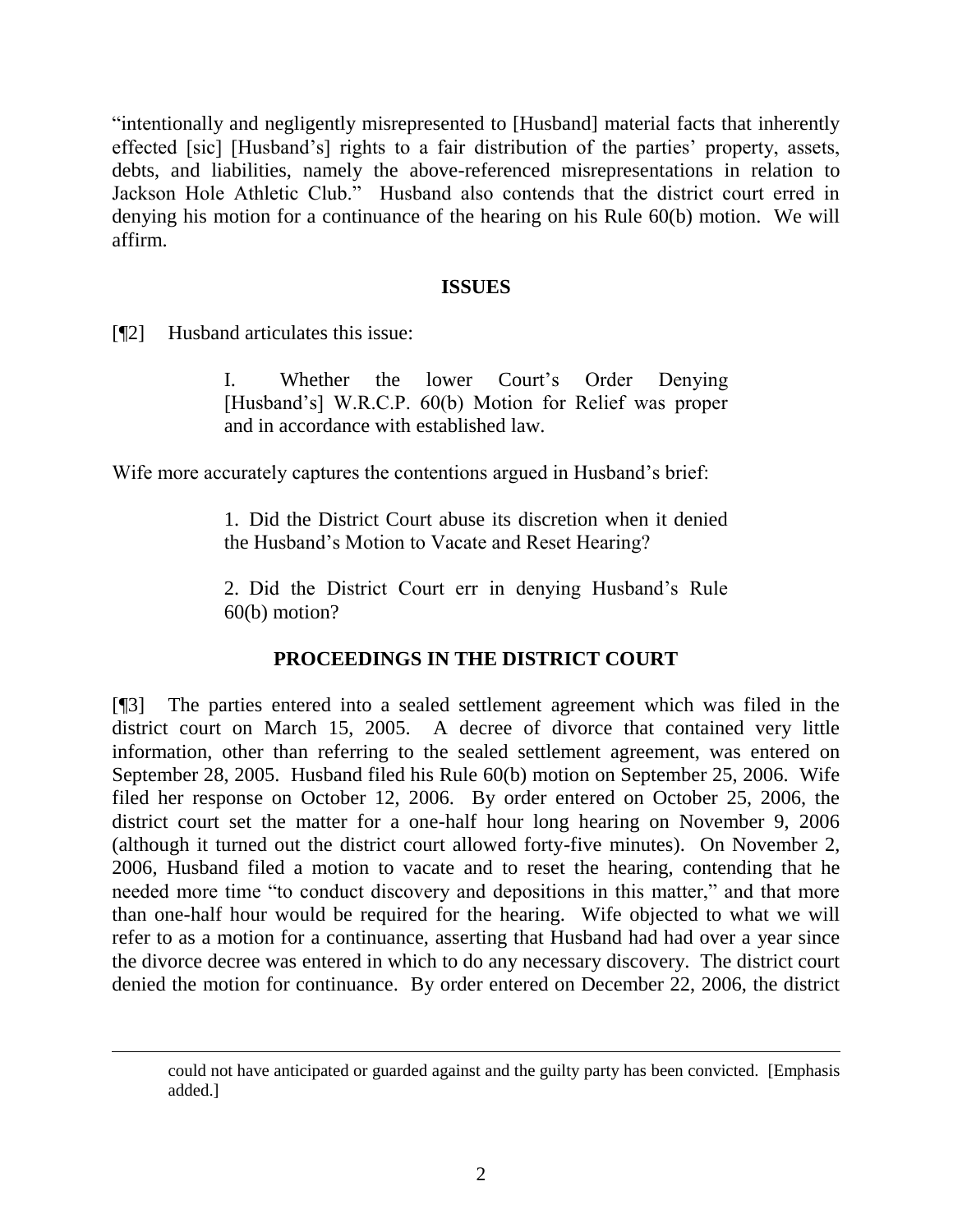court denied Husband's substantive motion. Husband's notice of appeal was filed on January 19, 2007.

## **DISCUSSION**

### **Denial of Motion for Continuance**

[¶4] This appears to be a threshold question, because if Husband was entitled to more time to develop his "fraud" theory, by means of discovery of various sorts, then it might be necessary to reverse the district court's substantive order. On the other hand, as we will set out more fully below, Husband may not have been entitled to a hearing at all unless he had, by his motion, posited an actual controversy before the district court which merited a hearing. Wife contends that the parties' sealed settlement agreement prohibited Husband from filing such an action – even if he could have posited an actual controversy for the district court's consideration. Finally, these parties settled amongst themselves the terms of their divorce, and we have always expressed our preference for honoring such settlements. Thus, the district court might well have not taken this matter up at all, in light of our historical commitment to not disturbing such settlements.

[¶5] However, we will begin with the district court's denial of the motion for a continuance (denominated by Husband as a motion to vacate and reset) for the sake of simplicity. U.R.D.C. 201 provides: "Cases will not be continued upon stipulation of counsel. Continuances will be granted only for good cause shown in writing." At the outset, of course, this case was not in a posture where it was set for trial, the time for that had long since come and gone.

[¶6] The trial court has broad discretion in granting or denying a motion for continuance, and absent a manifest abuse of discretion, the reviewing court will not disturb such a ruling. To find an abuse of discretion, the refusal must be so arbitrary as to deny appellant due process, and the burden rests upon appellant to prove actual prejudice and a violation of his rights. Upon review, we look at the peculiar circumstances of the case and the reasons presented to the trial judge at the time of the request. *Abraham v. Great Western Energy*, *LLC*, 2004 WY 145, ¶ 16, 101 P.3d 446, 454 (Wyo. 2004) (citing *Byrd v. Mahaffey*, 2003 WY 137, ¶ 7, 78 P.3d 671, ¶ 7 (Wyo.2003)); also see *Urich v. Fox*, 687 P.2d 893, 894-897 (Wyo. 1984) (it is an abuse of discretion to set trial with only five days of notice). Husband relies heavily upon our decision in *Abraham* even though it is not pertinent authority for the proposition he brings before us. In *Abraham*, the district court set a deadline for discovery as a part of its pretrial order, but then held a hearing on a motion for summary judgment before that deadline had passed. We held that that was an abuse of discretion and a denial of due process, especially because Abraham was in the process of conducting important discovery in response to materials submitted with the motion for summary judgment. The circumstances of Husband's case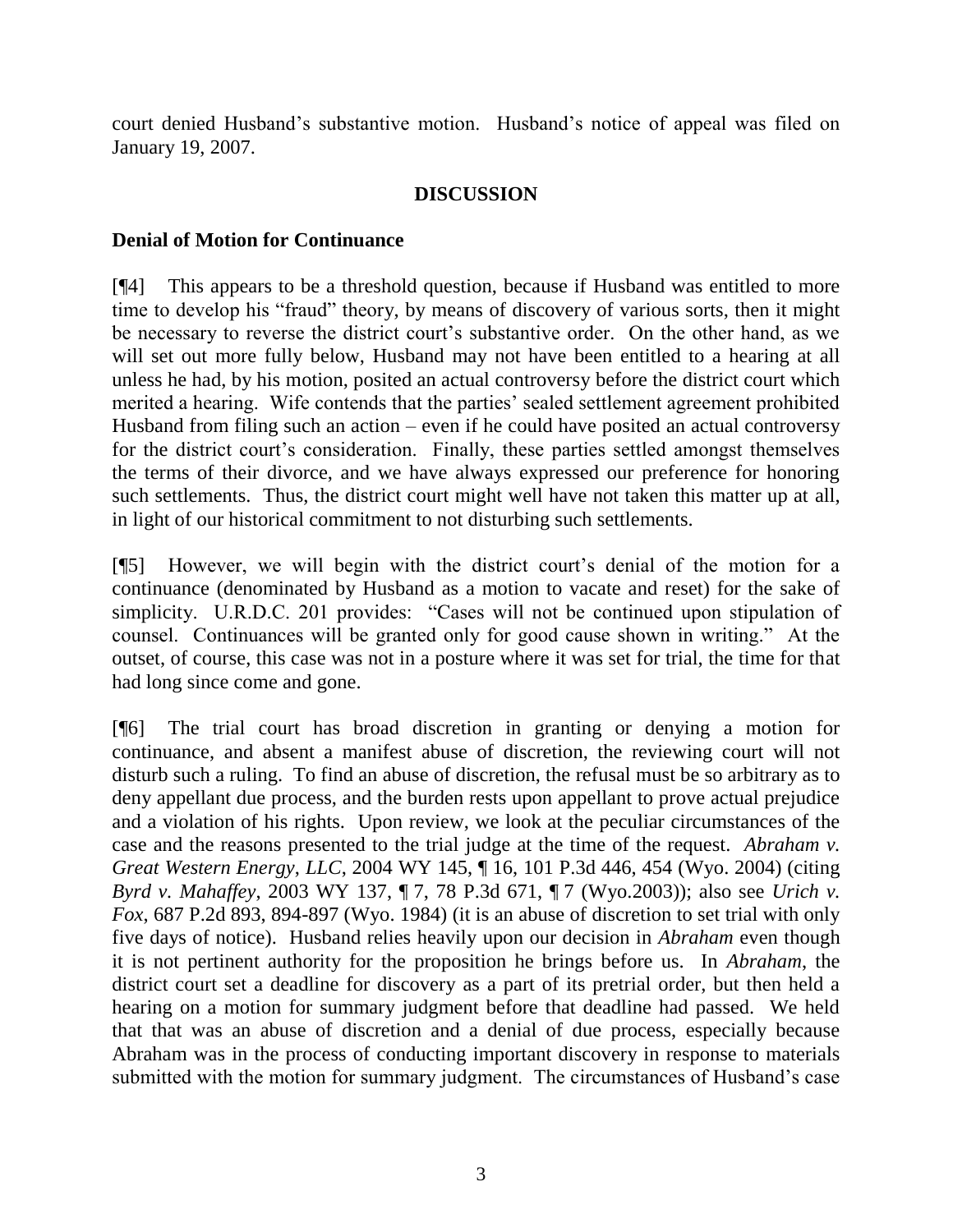differ markedly from those presented by *Abraham*. We conclude that the district court did not abuse its discretion in denying the motion for continuance.

### **Denial of Rule 60(b) Motion**

[¶7] The district court's order stated only that the motion was denied. During the hearing, the district court heard the arguments of counsel and made these brief comments at the end of those arguments:

> Mr. Fix, I obviously didn't give you the continuance. I am going to hold that – and I agree, Mr. Fix and Mr. Richard, with Ms. Kuvinka that Section 17 does preclude obviously that the parties agreed, I think both parties probably have more business knowledge, obviously had more experience running businesses than most of the people, probably than any of us in this courtroom, the attorneys and the Court certainly included.

> But that the settlement agreement was fair and equitable and that the parties entered into it with their experts and the mediation, serial mediation as Mr. Fix referred to it, and that Section 17 does preclude the Court going any further and I don't even think that I have to reach the question of estoppel.

> I was going to reread that *Abraham* case, that has to do with your discovery motion, however, Mr. Fix, but I don't think that's necessary because I do agree that  $-$  I don't know what good the discovery would do because Section 17, I think, precludes the reopening of this based on the reasons as set forth in your motion.

[¶8] Husband contends that the district court's reliance on Section 17 of the agreement is misplaced and, therefore, the matter must be remanded to the district court for reconsideration. We will discuss that further below, but we interject here a reminder that the district court may be affirmed on any valid basis appearing in the record. *Arnold v. Day*, 2007 WY 86, ¶ 14, 158 P.3d 694, 698 (Wyo. 2007).

[ $\llbracket 9$ ] After the district court made its determination, it did hear an offer of proof<sup>3</sup> from Husband that was directed both to the question of fraud, as well as to why he had not

l 3 **Rule 103. Rulings on evidence.**

<sup>(</sup>a) *Effect of Erroneous Ruling*. -- Error may not be predicated upon a ruling which admits or excludes evidence unless a substantial right of the party is affected, and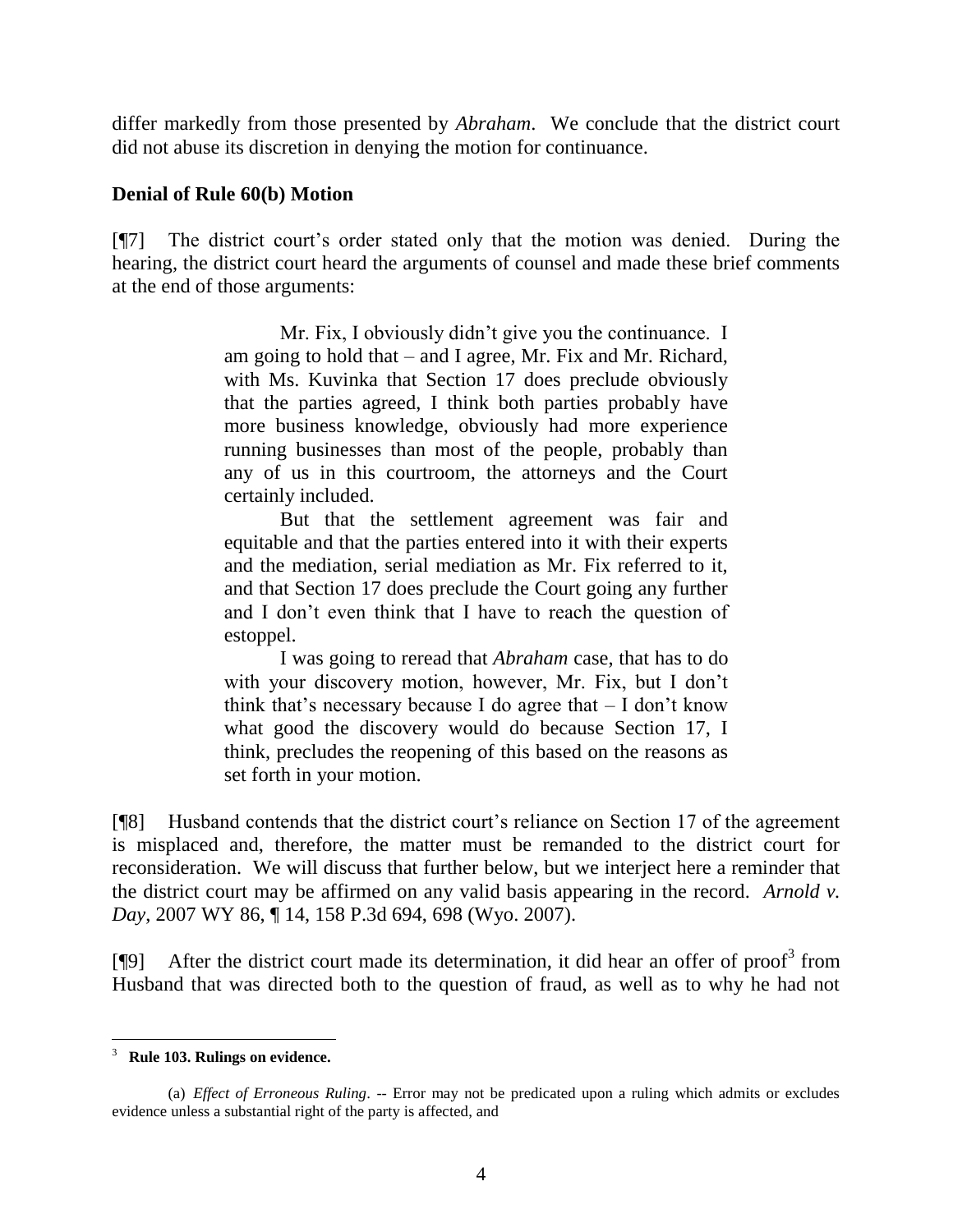conducted any discovery/depositions prior to filing the motion (in essence he stated that he had tried to discuss it with Wife for many months, but she refused to discuss the matter). In any event, the offer of proof did nothing to advance Husband's claims of fraud, nor did it excuse his lack of clear and convincing evidence to support his personal opinion that his wife had defrauded him (or for that matter got the better of him in the divorce settlement).

[¶10] The Settlement Agreement contained these recitals:

 $\overline{a}$ 

The parties fully understand the terms, conditions and provisions of this Agreement and each believes the terms are fair, just and reasonable. Each of the parties has had an opportunity to consult with counsel prior to the execution of this Settlement Agreement. Each party has also had an opportunity to consult with his or her accountant or bookkeeper relative to any tax consequence of this Agreement.

Husband and Wife fully and freely accept the provisions of this Settlement Agreement and agree as follows:

.… 17. ENTIRE AGREEMENT. This agreement contains the entire understanding of the parties and there are no representations, warranties, covenants or undertakings other than those expressly set forth herein.

[¶11] We need not dispositively determine if Section 17 precluded this action, although it appears that it probably did. There is, however, a more definitive and dispositive reason for affirming the district court, and that is that Husband did not meet his burden of coming forward with the requisite level of "clear and convincing evidence" to sustain his

<sup>(1)</sup> Objection. -- In case the ruling is one admitting evidence, a timely objection or motion to strike appears of record, stating the specific ground of objection, if the specific ground was not apparent from the context; or

<sup>(2)</sup> Offer of Proof. -- In case the ruling is one excluding evidence, the substance of the evidence was made known to the court by offer or was apparent from the context within which questions were asked.

<sup>(</sup>b) *Record of Offer and Ruling*. -- The court may add any other or further statement which shows the character of the evidence, the form in which it was offered, the objection made, and the ruling thereon. It may direct the making of an offer in question and answer form.

<sup>(</sup>c) *Hearing of Jury*. -- In jury cases, proceedings shall be conducted, to the extent practicable, so as to prevent inadmissible evidence from being suggested to the jury by any means, such as making statements or offers of proof or asking questions in the hearing of the jury.

<sup>(</sup>d) *Plain Error*. -- Nothing in this rule precludes taking notice of plain errors affecting substantial rights although they were not brought to the attention of the court.